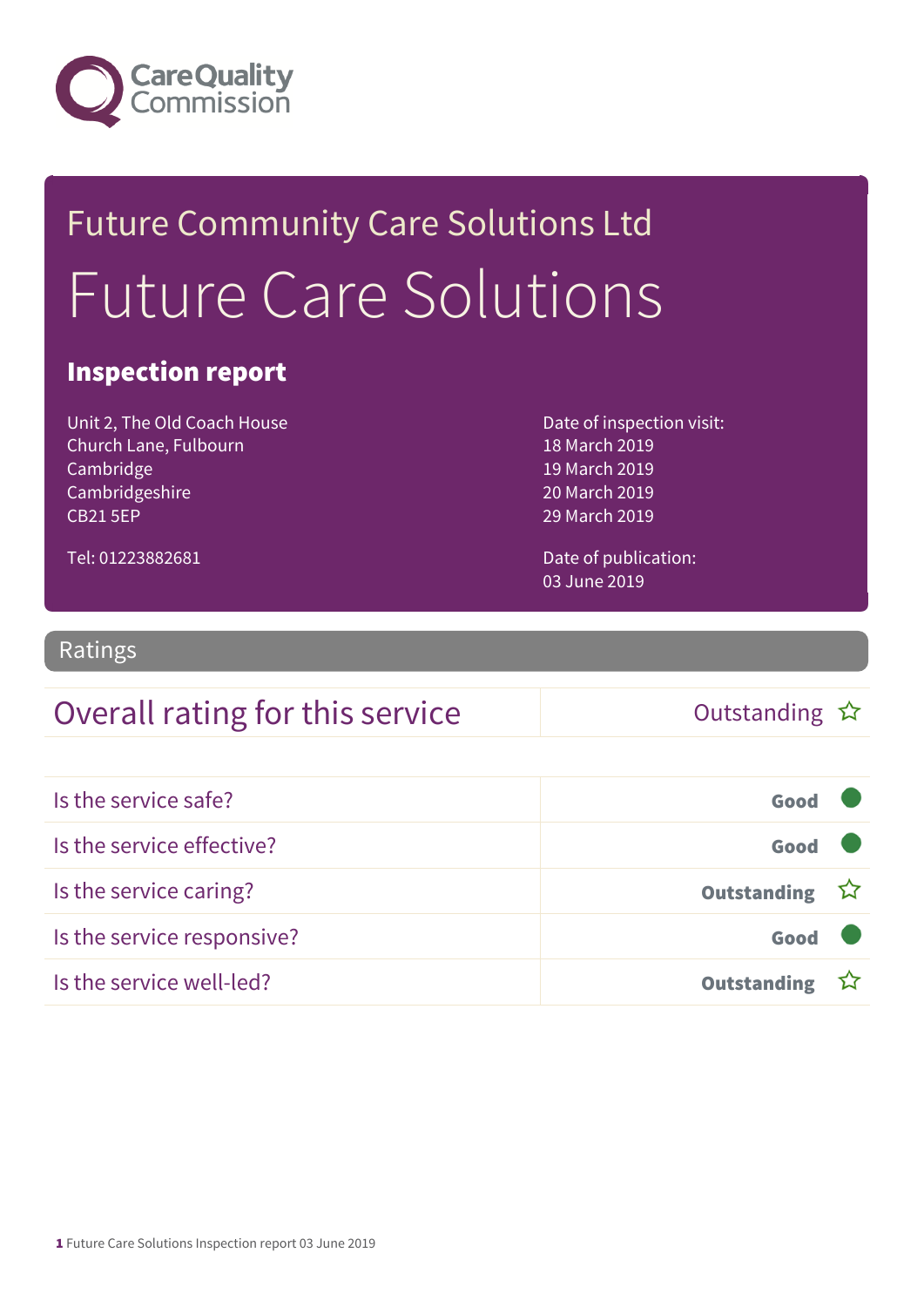### Summary of findings

#### Overall summary

About the service: Future Care Solutions is a domiciliary care service which provides personal care to adults living in their own homes. There were 41 people being supported with the regulated activity of personal care at the time of our inspection.

People's experience of using this service:

People were at the very heart of the service and mattered. The provider's philosophy and values were shared across the staff team.

The providers and staff team were passionate about providing high quality care tailored to people's individual needs and preferences. Staff invested time to get to know and appreciate the preferences and experiences of people who received a service.

Time was taken and invested in making sure that staff shared the values of the service and in matching them with the interests of the people they supported. Staff consistently respected people's privacy and dignity and people were supported to be as independent as possible.

The service was extremely well managed and people and their relatives consistently praised the passion and drive of the providers and their motivation to provide an exceptional service. People, their relatives and staff consistently told us they would positively recommend the service to other people.

Staff were especially kind and caring and had very good relationships and connections with people. They understood people's wishes and preferences and provided personalised care.

People felt very involved in their care, were asked for their views and felt that their opinions mattered. Individual's care needs were very well known by the staff who were supporting them. People received care in a manner which was in accordance with the principles of the Mental Capacity Act 2005. People were given the information needed to make informed choices, and their choices were respected. Where required, people were supported with their meals to their liking.

Rating at last inspection: The service was rated 'Outstanding' at our last inspection in May 2016. The report following that inspection was published on 12 August 2016.

Why we inspected: This was a planned inspection based on the rating at the last inspection.

Follow up: We will continue to monitor intelligence we receive about the service until we return to visit as per our re-inspection programme. If any concerning information is received we may inspect sooner.

For more details, please see the full report which is on the CQC website at www.cqc.org.uk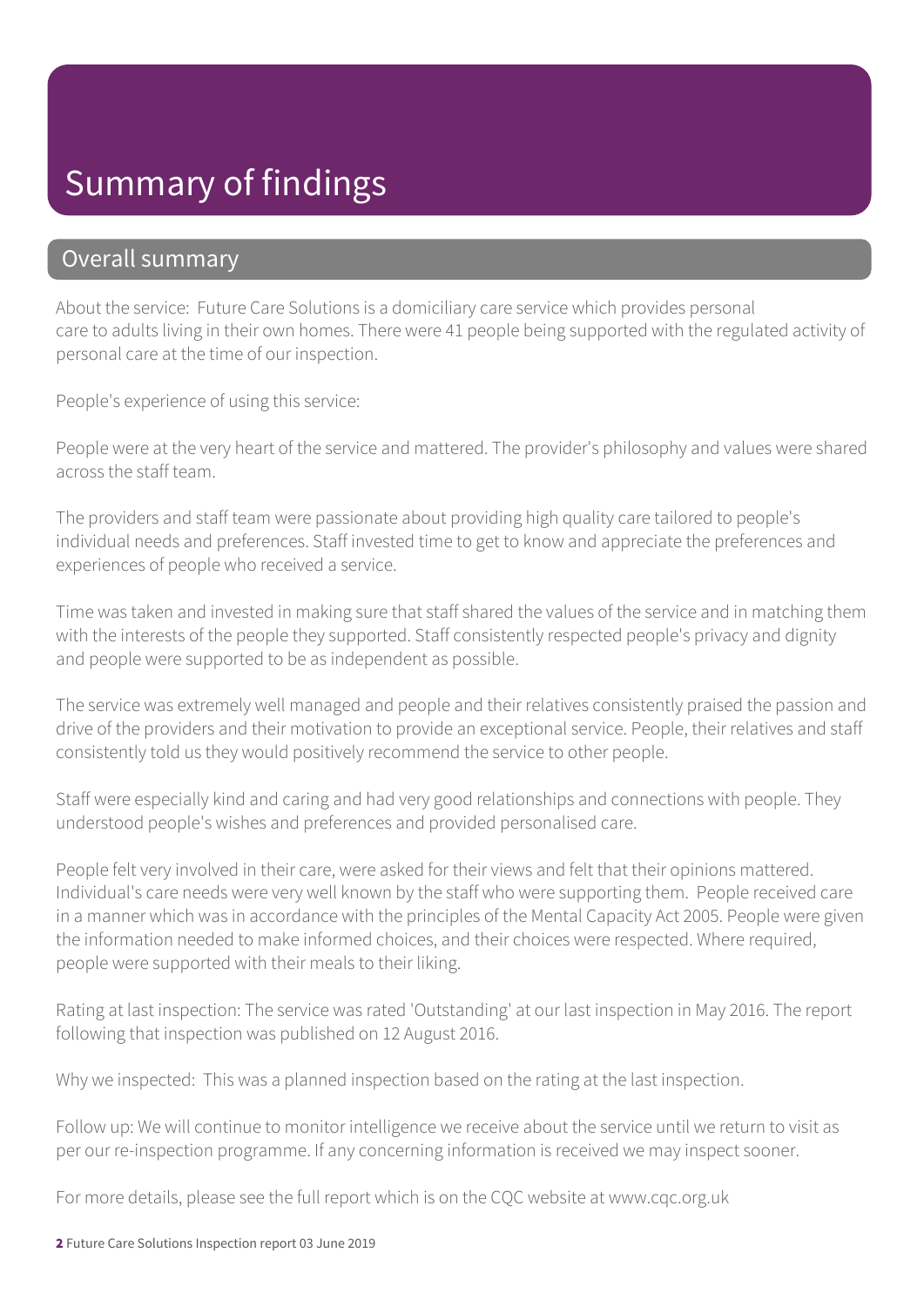#### The five questions we ask about services and what we found

We always ask the following five questions of services.

| Is the service safe?                          | Good          |
|-----------------------------------------------|---------------|
| The service was Safe                          |               |
| Details are in our Safe findings below.       |               |
| Is the service effective?                     | Good          |
| The service was Effective                     |               |
| Details are in our Effective findings below.  |               |
| Is the service caring?                        | Outstanding ☆ |
| The service was exceptionally Caring          |               |
| Details are in our Caring findings below.     |               |
| Is the service responsive?                    | Good          |
| The service was Responsive                    |               |
| Details are in our Responsive findings below. |               |
| Is the service well-led?                      | Outstanding ☆ |
| The service was exceptionally Well-Led        |               |
| Details are in our Well-Led findings below.   |               |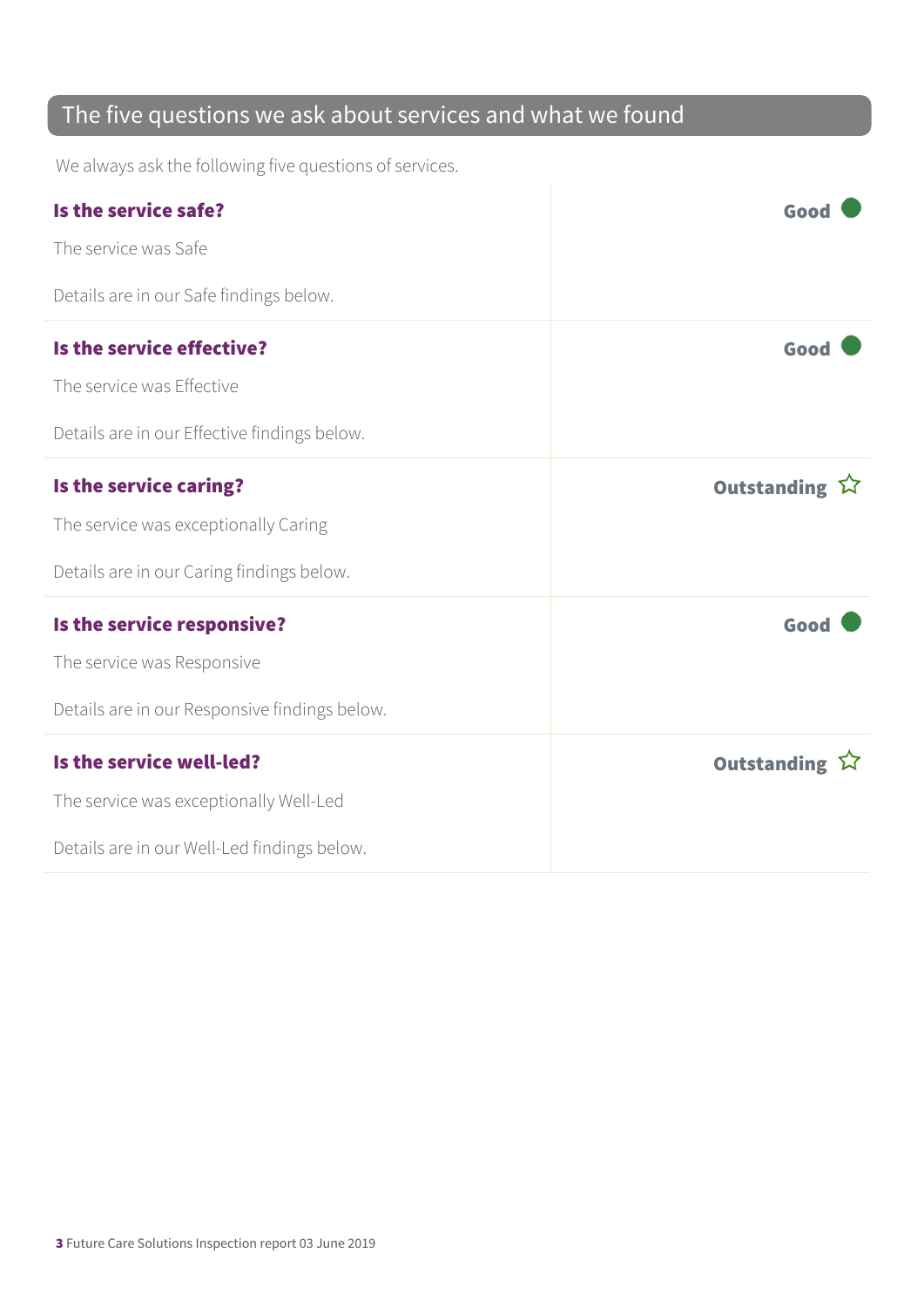

# Future Care Solutions

#### Detailed findings

### Background to this inspection

#### The inspection:

We carried out this inspection under Section 60 of the Health and Social Care Act 2008 (the Act) as part of our regulatory functions. This inspection was planned to check whether the provider was meeting the legal requirements and regulations associated with the Act, to look at the overall quality of the service, and to provide a rating for the service under the Care Act 2014.

#### Inspection team:

The inspection team consisted of two inspectors and an expert by experience. An expert by experience is a person who has personal experience of using or caring for someone who uses this type of care service.

#### Service and service type:

The provider is a domiciliary care agency. People receive a personal care service within their own home and it the personal care that is regulated by CQC.

The service had a manager registered with the Care Quality Commission. This means that they and the provider are legally responsible for how the service is run and for the quality and safety of the care provided. The registered manager was also one of two directors of the provider company Future Community Care Solutions Ltd. The director and registered manager have been referred to as the providers throughout this report.

#### Notice of inspection:

We gave the service 48 hours' notice of the inspection visit because we needed to make sure someone would be available at the office to meet with us. Inspection site visit activity started on 18 March 2019 and ended on 29 March 2019. We visited the office location on 18 March 2019 to meet the providers and the office staff; and to review care records and policies and procedures. Following which, and with their agreement, we contacted people, their relatives and staff for feedback.

#### What we did:

Before the inspection we reviewed the information, we held about the service and the service provider. The registered provider completed a Provider Information Return (PIR). This is information that we request that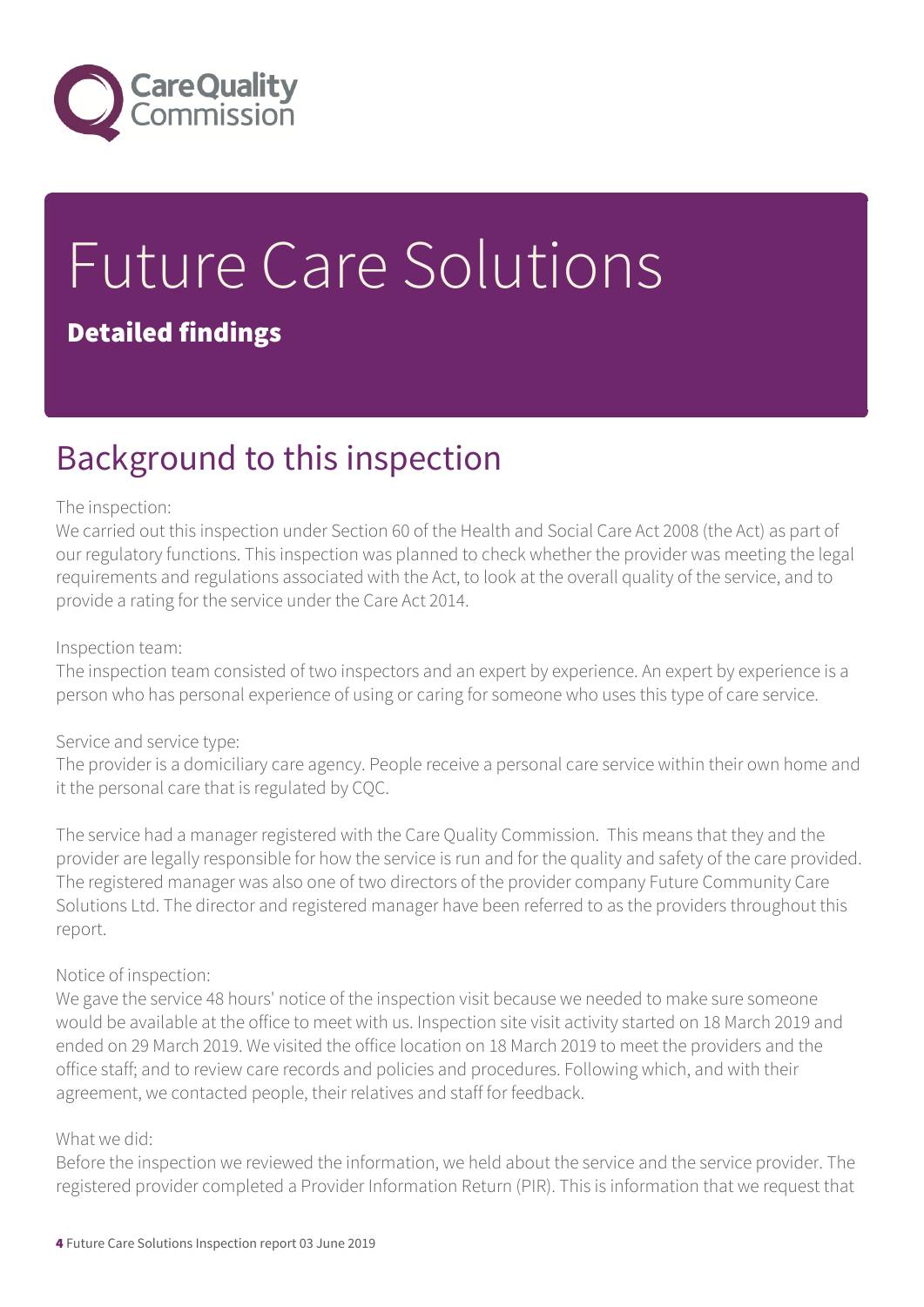asks the provider to give some key information about the service, what the service does well and any further developments they plan to make. We looked at the notifications we had received for this service. Notifications are information about important events the service is required to send us by law.

We made attempts to contact 21 people and of those were able to speak with nine people and eight relatives to gather their views about the care and support received. During the office site visit we looked at records, which included three people's care, daily care records and medicines records. We checked staff recruitment files, training and supervision records. We also looked at a range of records about how the service was managed. We also spoke with the providers of the company, the deputy manager, the company trainer, a care co-ordinator and ten care staff. We attempted to obtain feedback from social care professionals to obtain their views about the service but did not receive any responses. The providers shared with us feedback they had recently received from a healthcare professional.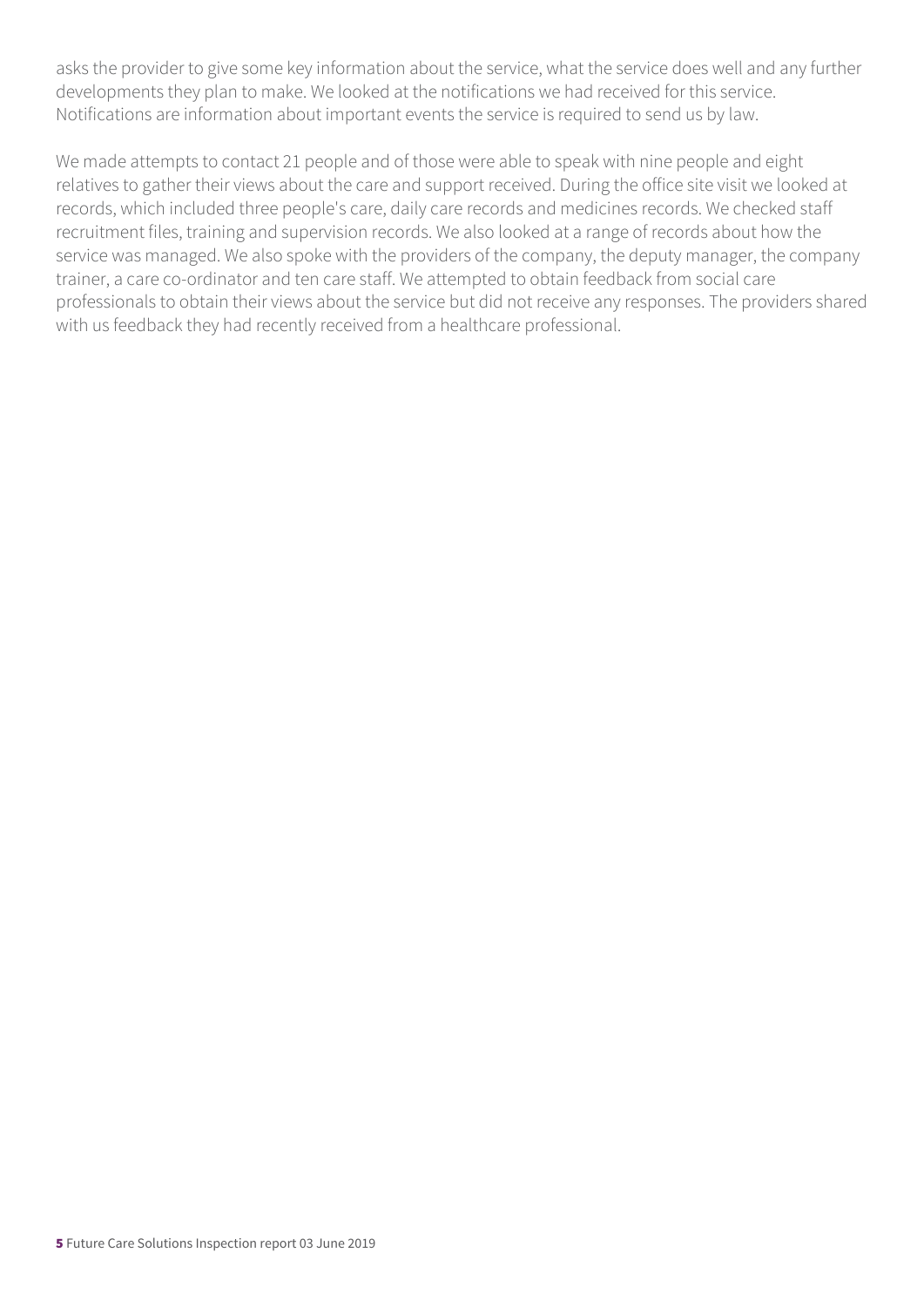### Is the service safe?

### Our findings

Safe – this means we looked for evidence that people were protected from abuse and avoidable harm

Good: People were safe and protected from avoidable harm. Legal requirements were met.

Systems and processes to safeguard people from the risk of abuse

● Without exception everyone told us they felt safe with the service they received from Future Care Solutions. One person commented, "Definitely, they do their job with competence and they don't forget anything." Another person told us, "I do feel safe, they are lovely."

● All of the relatives that we spoke to also told us that they felt their family member was safe with the care they received. One relative said, "[Family member] is entirely safe with them. I'm around too and care staff make a bigger fuss of them than I do!"

● Staff knew what constituted a safeguarding incident and how to raise safeguarding concerns appropriately.

Assessing risk, safety monitoring and management

● Systems were in place to identify risks to people. Where appropriate, management plans had been put in place which were regularly reviewed.

● Risks to people's well-being were assessed, recorded and updated when people's needs changed. Risks which affected their daily lives, such as mobility, environmental, communication, skin integrity and nutrition were clearly documented.

Staffing and recruitment

● People told us they were supported by a consistent team of staff and had experienced no missed call visits.

One person commented, "They send a little letter saying what time they are coming. It says who is coming too. It's pretty much the same ones I see."

Another person said, "They always come on time, I can almost tell the time by them."

- People and their relatives confirmed staff stayed for the agreed length of time and were usually on time bar traffic challenges.
- Systems were in place at the service to monitor the times of visits to ensure people always received their planned visits. Everyone we spoke with told us they had not had a missed care call in the past year.
- People were protected against the employment of unsuitable staff as the provider followed safe recruitment practices.

Using medicines safely

- ●There were systems in place for the safe administration of medicines.
- Medicines administration records (MARs) were completed by staff and returned to the office for monthly auditing.
- People and their relatives told us that, where necessary, care staff assisted them with their prescribed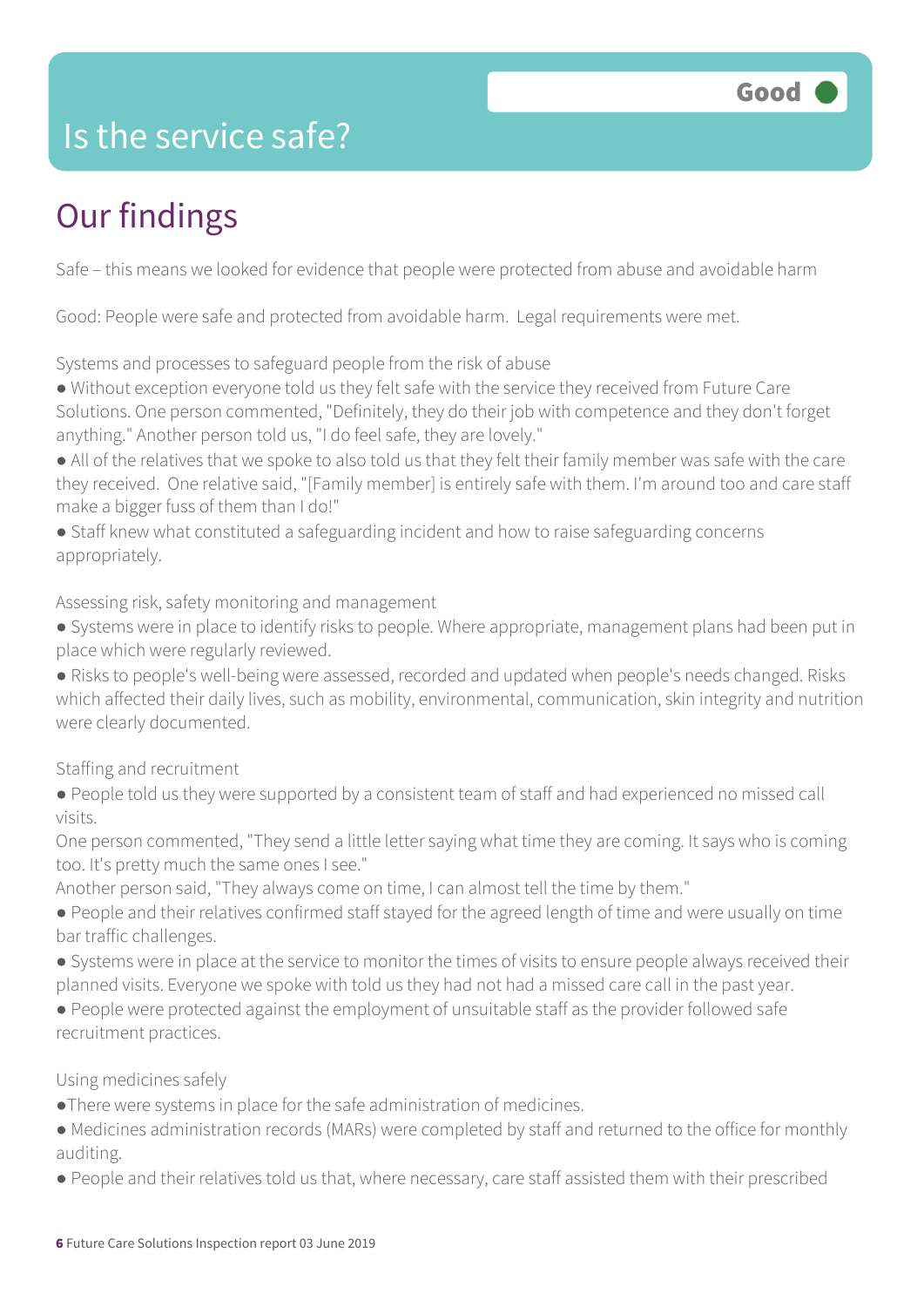medicines.

- One person's relative said, "Staff give [family member] medication four times a day… it's all recorded on the MAR charts. I think their training is pretty good, they're confident and I find that reassuring."
- MAR charts we viewed were up to date and had been completed appropriately.

Preventing and controlling infection

- Staff were trained in infection control and had access to protective personal equipment which was available to them in the provider office. For those staff who worked more rurally and a distance from the office, supplies were taken to a venue nearer to them.
- Checks were carried out on staff, including spot checks of their performance, to ensure they were following infection control procedures

Learning lessons when things go wrong

● There was a system in place to record accidents and incidents. We reviewed records and saw appropriate action had been taken where necessary.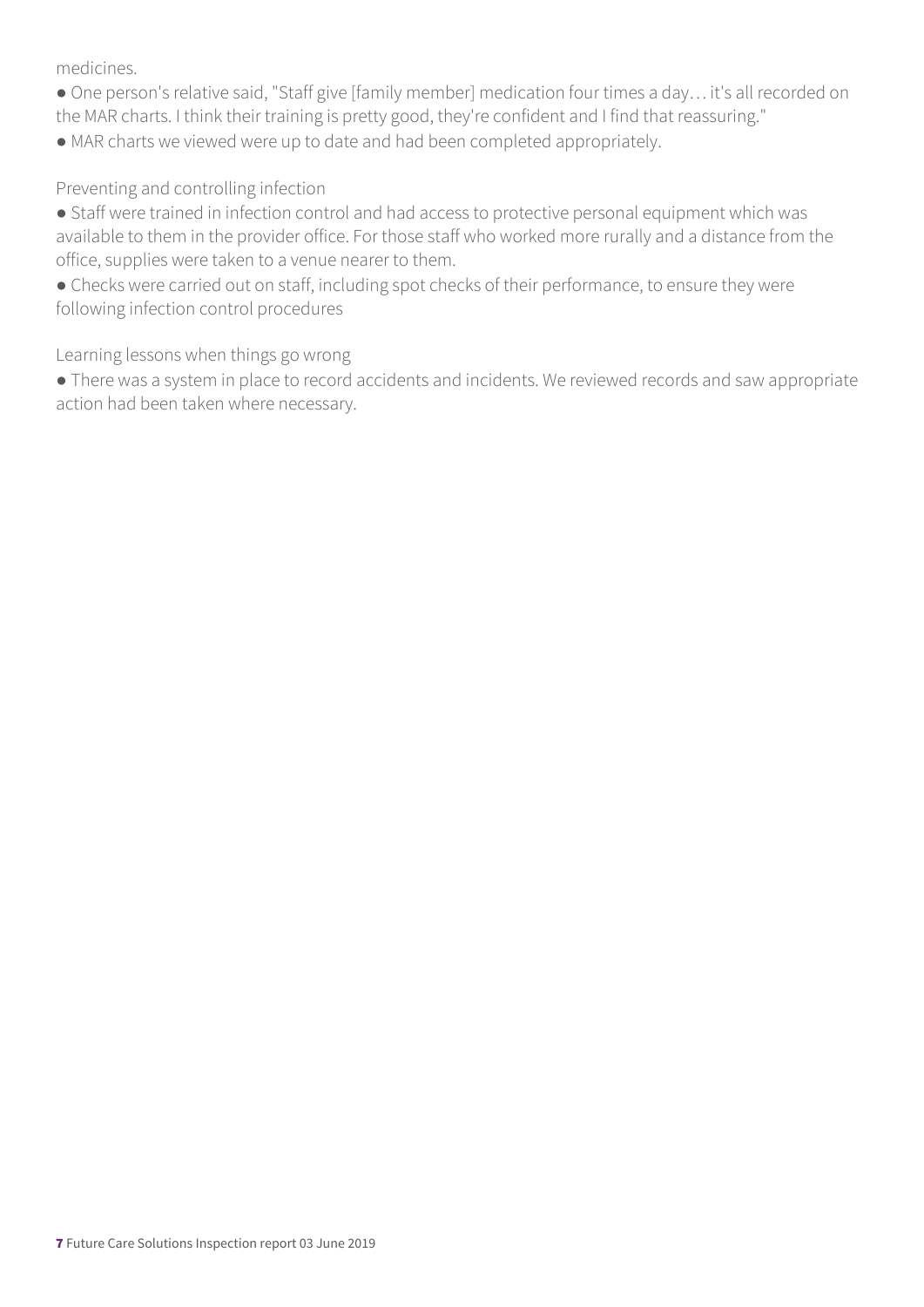### Is the service effective?

### Our findings

Effective – this means we looked for evidence that people's care, treatment and support achieved good outcomes and promoted a good quality of life, based on best available evidence

Good: People's outcomes were consistently good, and people's feedback confirmed this.

Assessing people's needs and choices; delivering care in line with standards, guidance and the law

● People had a comprehensive assessment of their needs carried out. The information included people's preferences, backgrounds and personal histories. This enabled staff to know people well and how they wanted to be cared for.

Staff support: induction, training, skills and experience

- People were supported by well trained staff.
- People spoke positively about the skills of the staff supporting them. The positive feedback demonstrated how staff applied their learning effectively which had led to good outcomes and supported people's quality of life.
- Staff completed a detailed induction based on the care certificate, which is an agreed set of standards that sets out the knowledge, skills and behaviours expected of specific job roles in the health and social care sector.
- Staff told us they felt supported in their day to day work, and they received regular formal supervision.

Supporting people to eat and drink enough to maintain a balanced diet

- People told us they were supported well to eat and drink enough to maintain their health and wellbeing where this was part of their care package.
- One person told us, "I tell them what I fancy and they help me get it. I am very happy with this and they always make me a cup of coffee how I like it."

Supporting people to live healthier lives, access healthcare services and support;

Staff working with other agencies to provide consistent, effective, timely care

- People were supported to maintain their health and well-being.
- People received care and support from other professionals, such as the community nursing service and GP's where needed. The healthcare input supported people to maintain good health and remain living in their own homes.
- Care records detailed involvement from other health care professionals. Outcomes from visits were recorded and any changes to people's support needs reflected in guidance available to staff.

Ensuring consent to care and treatment in line with law and guidance

• The Mental Capacity Act 2005 (MCA) provides a legal framework for making particular decisions on behalf of people who may lack the mental capacity to do so for themselves. The Act requires that, as far as possible, people make their own decisions and are helped to do so when needed. When they lack mental capacity to take particular decisions, any made on their behalf must be in their best interests and as least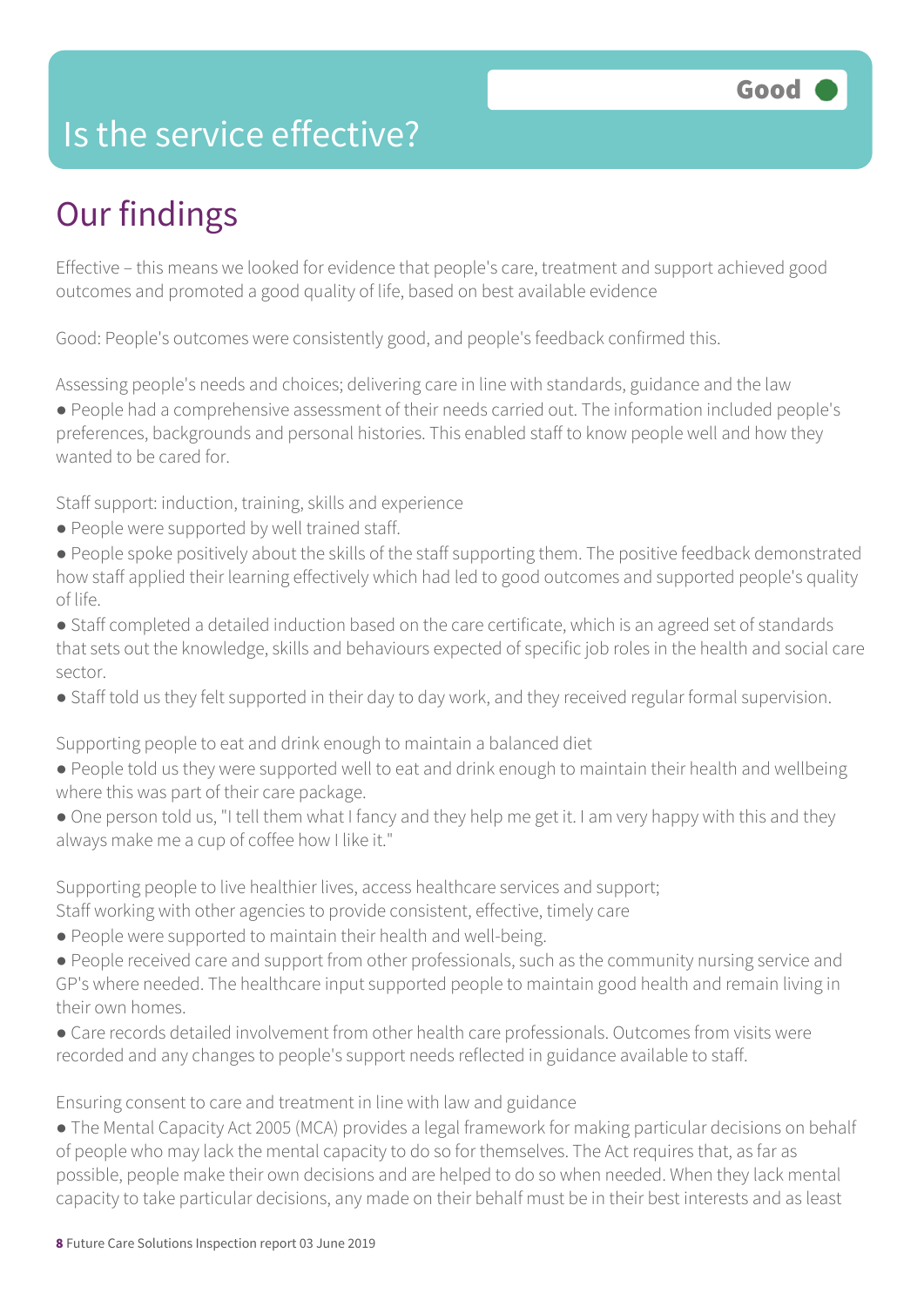restrictive as possible. We checked whether the service was working within the principles of the MCA.

● Staff understood how some decisions were made in people's best interests if they lacked the capacity to fully understand or consent.

● People told us they were always offered choice and control over the care they received. One person commented, "They always ask if they can do this or that. They don't just assume they can take me to the bathroom without asking first." Another person's relative said, "[Name] tells them anyway what they want and they expect that which is nice."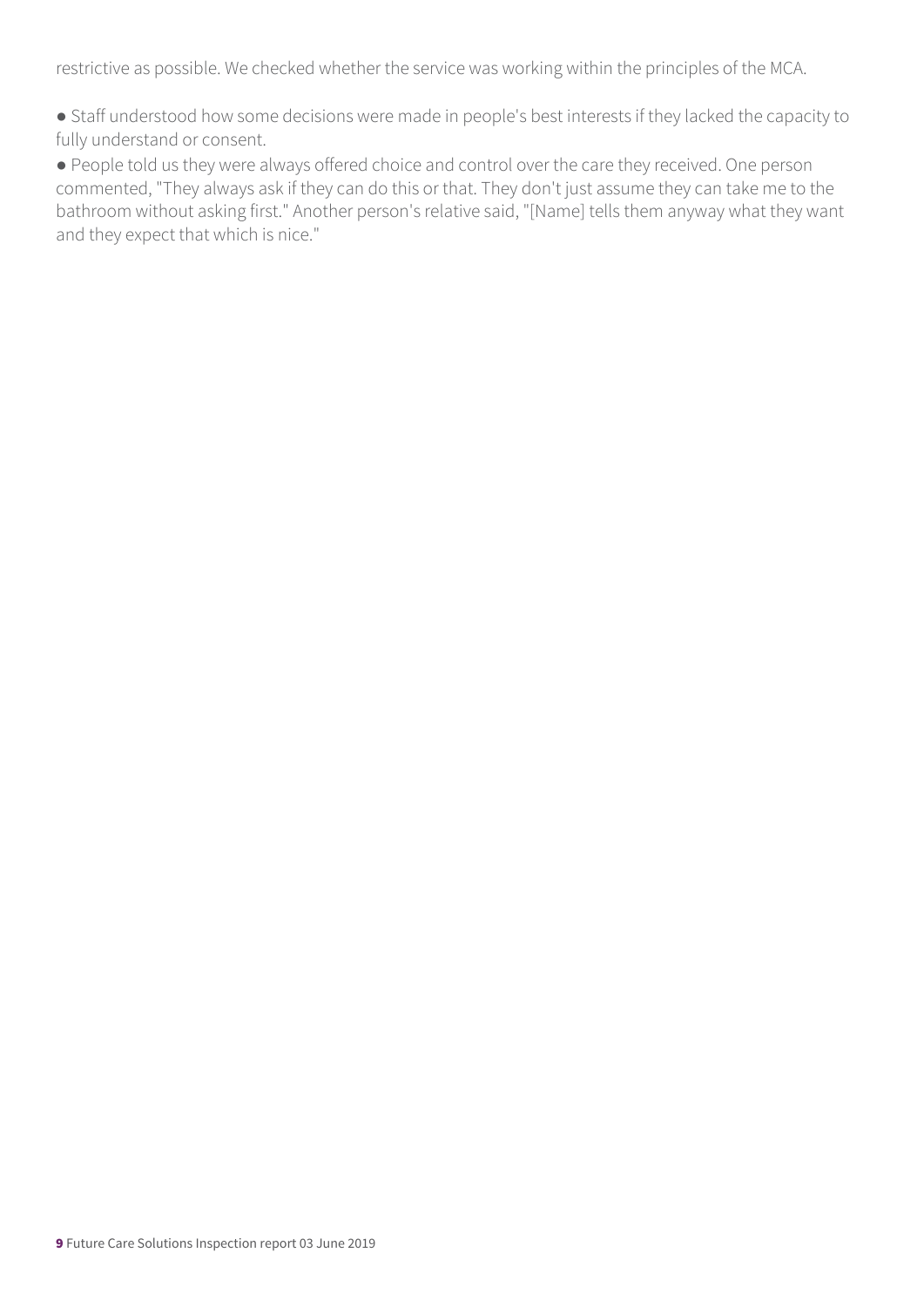#### Is the service caring?

### Our findings

Caring – this means we looked for evidence that the service involved people and treated them with compassion, kindness, dignity and respect

Outstanding:  $\Box$  People were truly respected and valued as individuals; and empowered as partners in their care in an exceptional service

Ensuring people are well treated and supported; respecting equality and diversity

● People received outstanding, responsive care and support from a dedicated provider and team of care staff. The service promoted a strong person-centred culture and the team were committed to making a positive difference to people's lives wherever possible.

● One person told us, "They're marvellous. The other day I was very poorly and two of them were here. They sorted it out so they could stay all morning with me, making sure I was alright." Another person said, "They're all very thorough, professional and flexible. I think that is very important. I feel well looked after, with another company I felt like I was a number on a piece of paper. I feel valued now and I trust them."

● People's relatives also told us of the exceptionally caring nature of the staff. One relative said, "Even if [family member] has been feeling under the weather, they spring to life when the care staff arrive. They love the staff being there." Another relative told us, 'One [staff] booked an appointment for a beautician for [family member] which they loved. If the weather is nice they say, 'shall we go for a walk today?' It would be very easy to get into a default and just watch TV, but these carers don't. They never run out of ideas."

● People were supported by staff who were passionate about their job roles and driven by ensuring that the best possible care was delivered. One member of staff told us, "Someone asked me if Future Care Solutions have tied me to them as I never want to leave. My response was 'you wouldn't understand unless you've worked there!' Our bond with people is everything. It doesn't feel like going out to work. I wouldn't give it up for anything."

● Staff were committed to building up meaningful relationships with people. Staff were dedicated to the provision of exceptional care and support and regularly went the 'extra mile' and 'over and above' to ensure people had meaningful lives. One person told us, "They are incredibly caring and thoughtful. One of the care staff takes my jumpers home to wash. It's so I don't ruin them." Another person commented "I used to have an allotment and grow lots of vegetables, I can't do that now. Instead I have a lemon tree in one room, a carer brings in rain water from her water butt for me. A staff member helps me make up plant food for my lemon tree. [Carer] knows it's my interest so she asks what she can do to help me." This enabled the person to enjoy and access a hobby that was important to them prior to needing support.

- Staff knew what really mattered and was important to people and their happiness and gave great consideration to this as part of the care and support they provided.
- A relative told us about a difficult time they had experienced personally and how staff had stepped up and gone the 'extra mile' to support them. They told us, "When [Name] came back home for an hour a day. I found food that they had cooked and labelled and put in the freezer for us. They really did take over when we needed it most. They were wonderful."
- A member of staff told us how they had been supporting and caring for someone who was very unwell, "I did everything I could to try and help the person be comfortable in bed, but I couldn't, so I telephoned the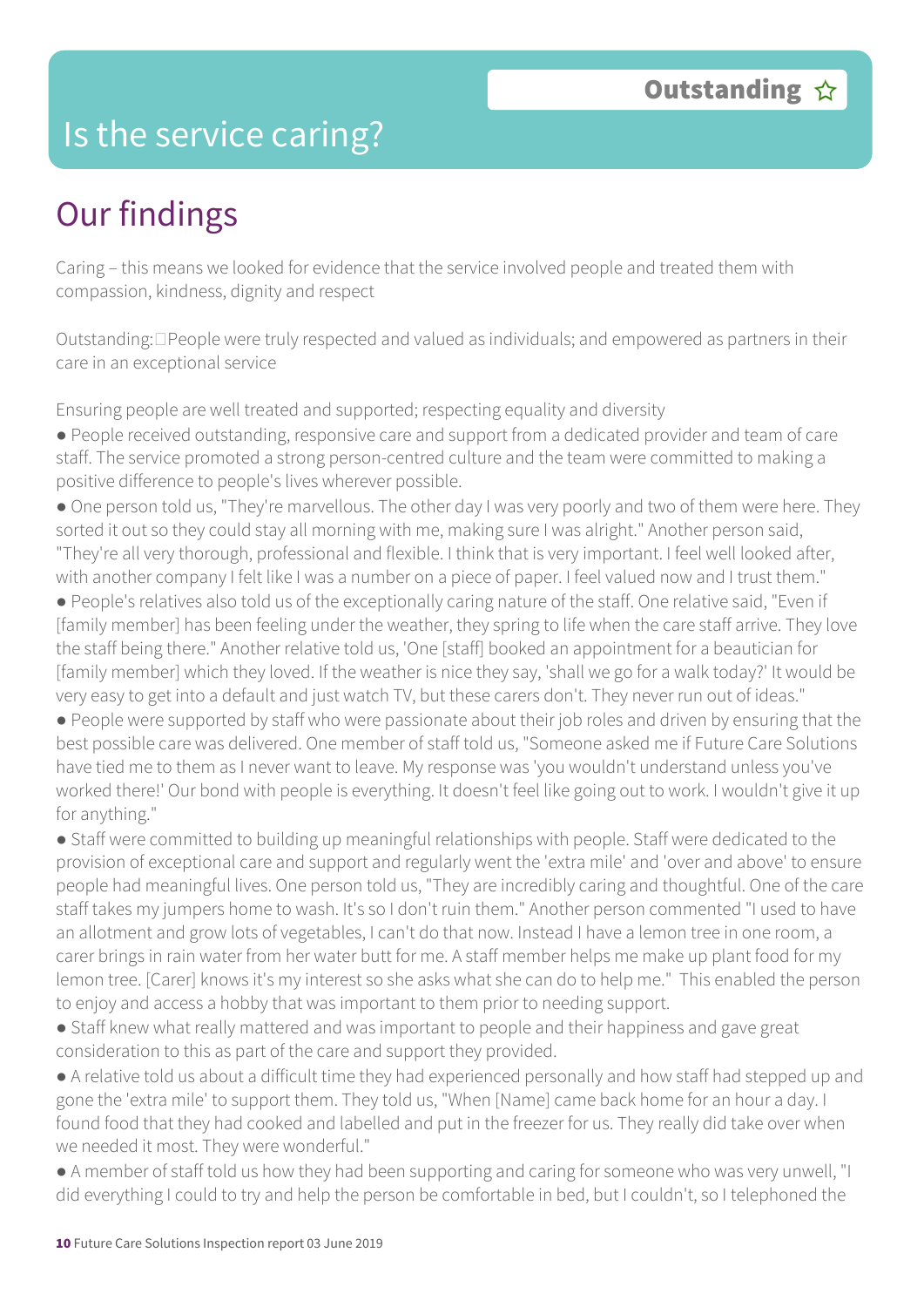office and they got someone straight out to help me. The person's comfort and welfare was the priority. That's how much they care."

● A healthcare professional's recent and positive feedback about the service was shared with us, "It has always been evident that you know [people] and their needs well and are always happy to help and support when I have called. "

Supporting people to express their views and be involved in making decisions about their care

● The service was exceptional at helping people to express their views so that staff understood their views, preferences, wishes and choices. For one person who had specific and complex care needs, a team of carers were assigned to providing their care. The staff had to be highly knowledgeable of exactly how the persons' care was to be delivered in order to be allocated to care for the person. One of the providers told us, "We would never compromise on that." Regular review meetings were held at the person's home with the staff team allocated to provide their care so they could be truly instrumental in reviewing and voicing their preferences and lead on any changes to their care package needed.

● One person told us, "They are very good. We chat and decide between us what they are going to do and in what order. It works very well and is respectful." Another person said, "Sometimes I might want a flannel wash or I might not fancy a wash at all! They are very good at listening and making suggestions. At the end, they always respect what I say."

● Another person commented, "We have a laugh too. I usually do loads of cooking, I've got old Italian recipe books and we've made some mixing dough for bread and pizza. They go along with it and help me, they utterly respect my choices."

● A person's relative said, "They come in, say 'good morning' then they ask [name] what they want them to do. I can hear them 'chat, chat, chat' all the time, they have a lot of laughs and they come in friendly and take an interest." Another person's relative commented, "I have meetings with the manager. It's to assess what goes well and needs changing. It's an on-going dialogue and if anything changes in between I just ring them. The manager then changes the care plan. It's so immediate the next carer knows what changes there are." They added, "We all work together, the carers all work as a team with us."

Respecting and promoting people's privacy, dignity and independence

● People consistently told us they were treated with exceptional dignity and respect and their privacy was paramount and upheld at all times.

● Respect was a key focus of the providers business ethos. A member of staff told us how the care team had been made aware that a service user did not like the staff using a term often and historically used in care services 'full strip wash' as they found it degrading. As a result, care plans had been updated and the care staff rota for all services users had been amended and this phrase had been replaced with, "Assist with personal care".

● One person commented, "They respect me and my home. They don't just do things, they are careful to check what I want." Another person told us, "Nothing is taken for granted. I feel very respected." A third person commented, "They are very respectful. They take their shoes off when they come in and put blue covers on their shoes. They think about my home.'"

● People's relatives told us they were aware of the level of respect that their family member was treated with and were very complimentary about the care staff. One relative said, "They give me and [family member] privacy. They'll discreetly move if I'm there, they are very respectful."

● The providers had recognised that the care staff had many different skills to bring to their job role and used this to match them up with people where they had a shared interest, with the aim of promoting independence wherever possible. For example, one person liked baking so a staff member who shared that interest often visited them and encouraged independence in this area. Other staff liked certain television programmes and they were matched with people with similar interests wherever possible. This gave people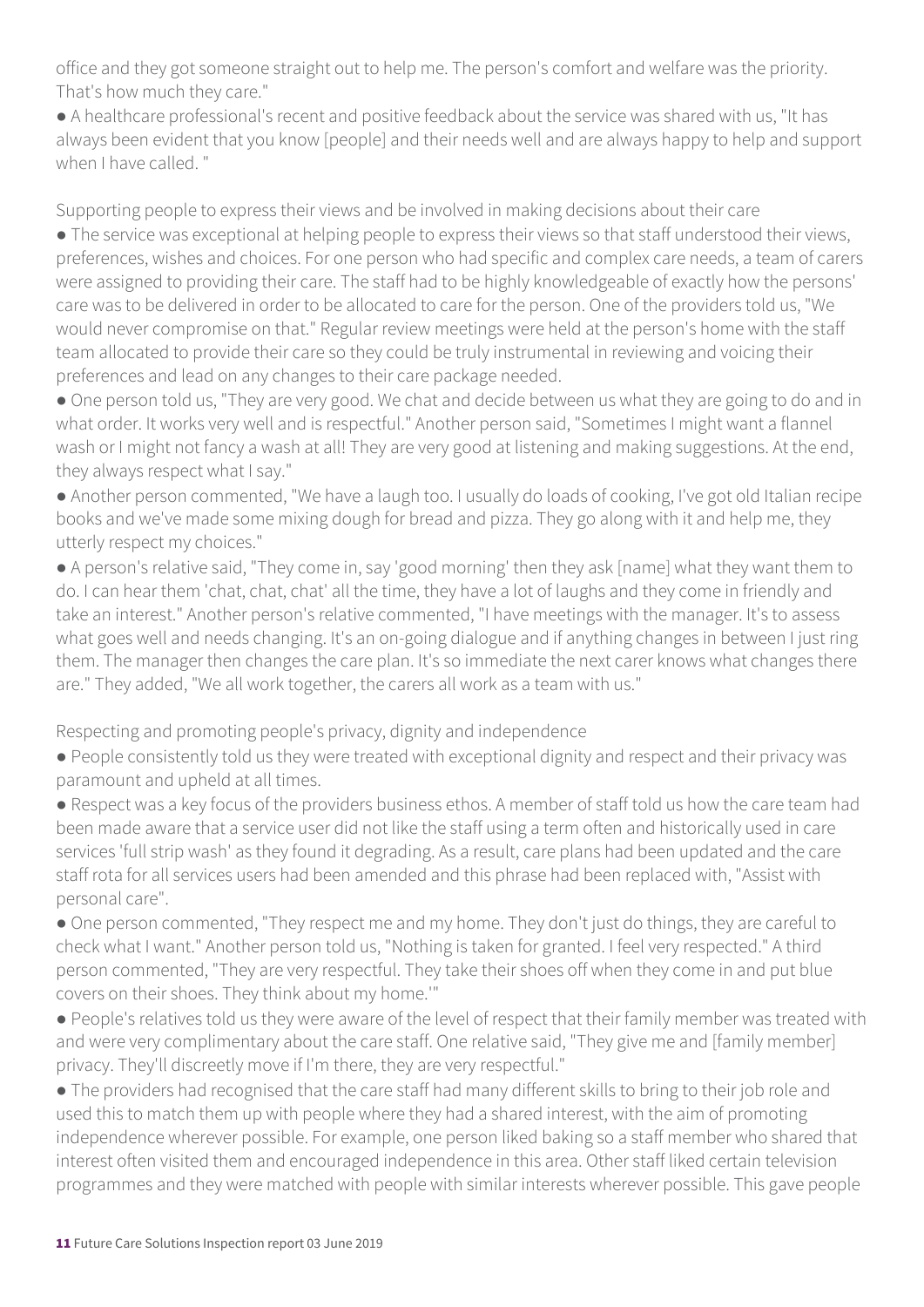increased independence and a common interest with which to spark up conversations.

● People were helped to carry out tasks and their independence promoted and respected. One member of care staff told us, "We treat people as individuals and give as much independence as possible. One person told me their legs were stiff. We agreed we would try and walk together to help them get moving. Since we've been doing that they've got more confident walking around."

● One person told us, "They don't patronise me and that is important. I do what I can and if I can hold the flannel and do some of it [personal care] they don't stop me. They wait till I can't do any more myself." Another person said, "I'm very independent. I know what I need and want and they do as much as they can to help that."

● A relative told us, "[Family member] is fiercely independent and does everything themself until they can't anymore. [Family member] will ask if they need help, staff respect that and they don't step in unless asked to." Another relative said, [Family member] has improved physically since they've been coming. They help with some exercises too and they make sure they get done and it's really helped."

● One person's relative said, "Staff support [family member] in what they want to do. [Family member] sets them self targets like getting to the step. They were determined to get through the door to the step and managed to do it with them [care staff]."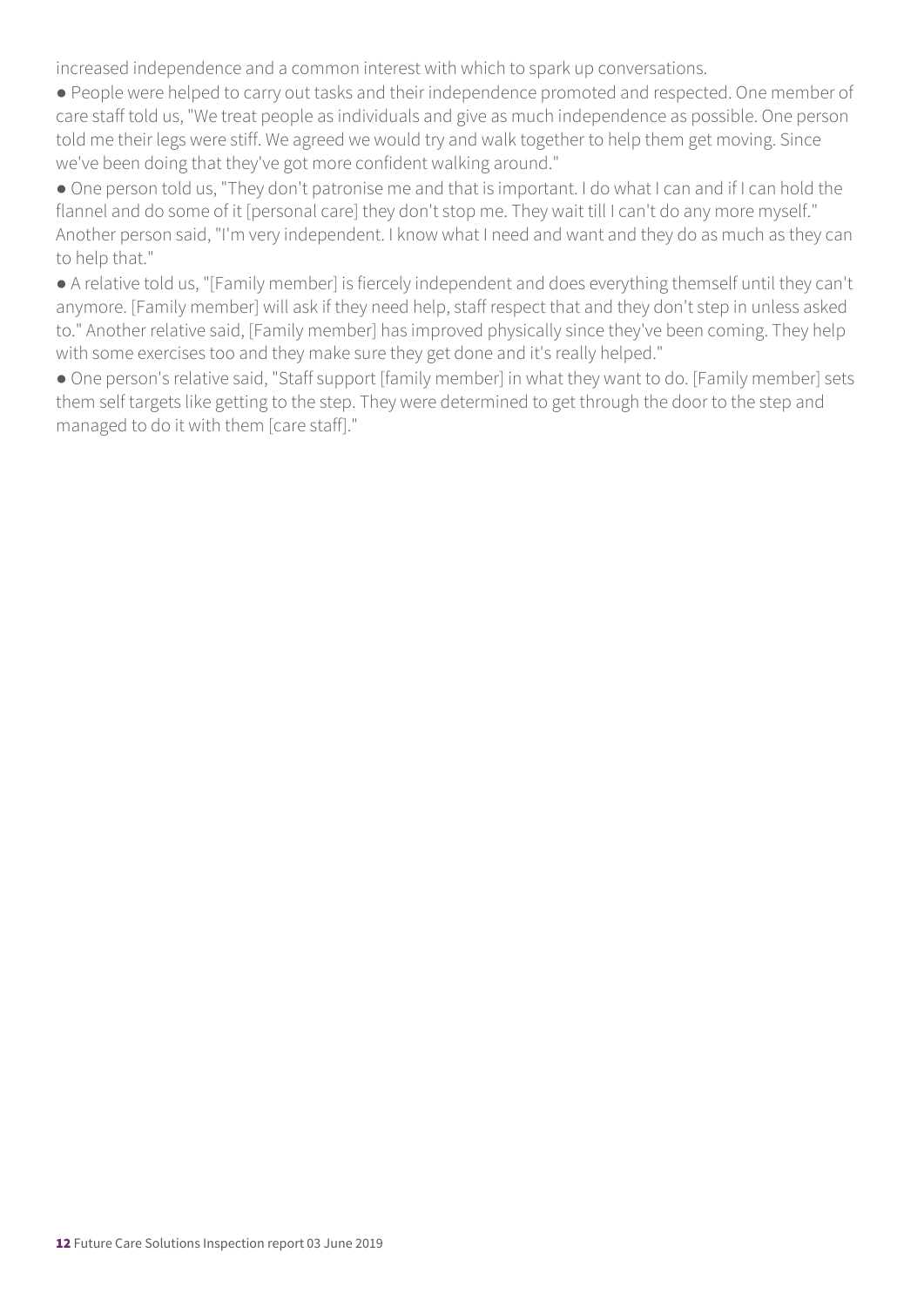### Is the service responsive?

### Our findings

Responsive – this means we looked for evidence that the service met people's needs

Good: People's needs were met through good organisation and delivery.

Planning personalised care to meet people's needs, preferences, interests and give them choice and control ● People continued to tell us they received exceptionally person-centred care and support that was responsive to their needs.

- Care plans were personalised and detailed the care people needed and how that care was to be provided.
- Care plans took account of people's likes, dislikes and preferences. Care records and people's support was bespoke and delivered according to people's preferences and their needs. One person told us, "They are marvellous. They notice things around my home like if I've run out of something like milk and bread. If they don't have time they tell the next carer and when the next one comes they bring what I need."
- People and their relatives told us their care was reviewed as needed to reflect their support needs. One person's relative said, "The carers are very good at adapting and the office update everything if things change."
- People told us the service tried to be responsive of their requests to accommodate changes to their scheduled care calls wherever possible. We saw this whilst we were present at the office, as a care coordinator made efforts to rearrange schedules to meet the persons request. This member of staff said, "Don't worry I will change the [visit] day for you right now no problem, I know how you like to go out and spend time with your friends on a Thursday."
- One person's relative shared their experiences saying, "They are very flexible. If we need to change a time I just ring the office and they are always very helpful."
- One person said, "It's all entirely up to me and my [spouse]. None of them have tried to interfere in our decisions. If I don't want to get up when they get here, they are very respectful. They just check I'm okay."

Improving care quality in response to complaints or concerns

- There were systems in place to deal with concerns and complaints, which included providing people with information about the complaints process.
- People and their relatives told us they were confident any issues raised would be addressed if required.
- One person told us about a concern they had raised in the past about a new carer on their rota. They said, "They [providers] responded well, only occasionally now do I get the rota and there is someone I don't know. I contact them straight away and they sort it. I always know they will get back to me within the day."

#### End of life care and support

- Staff had received training in supporting people at the end of their lives.
- The providers were supporting and caring for a person who was at the end of life care at the time of our inspection. Staff were aware of good practice and guidance in end of life care, and respected people's religious beliefs and preferences.
- The providers shared with us an email from some relatives praising the care of the service in meeting the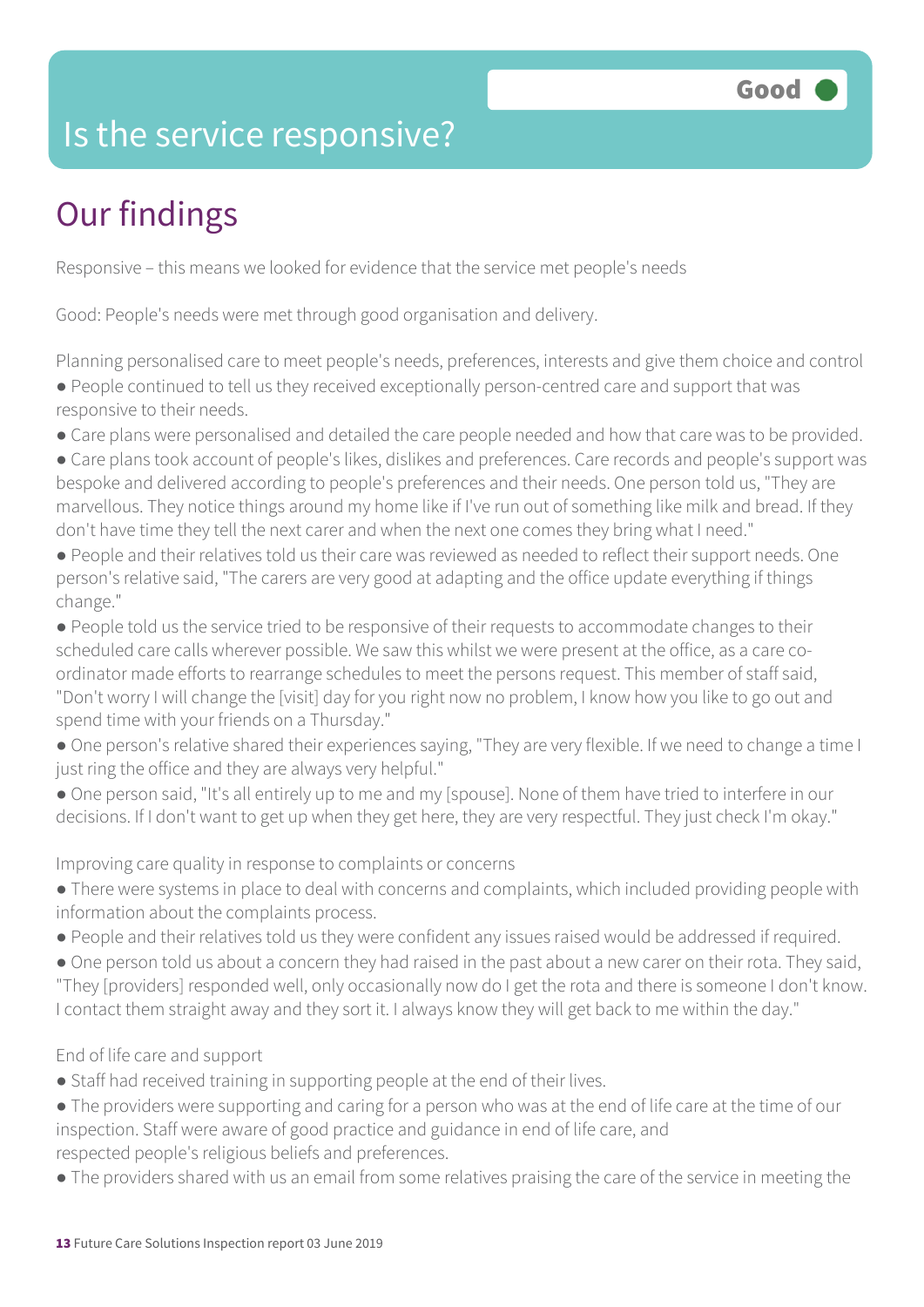wishes and preferences of their family member at the end of their life.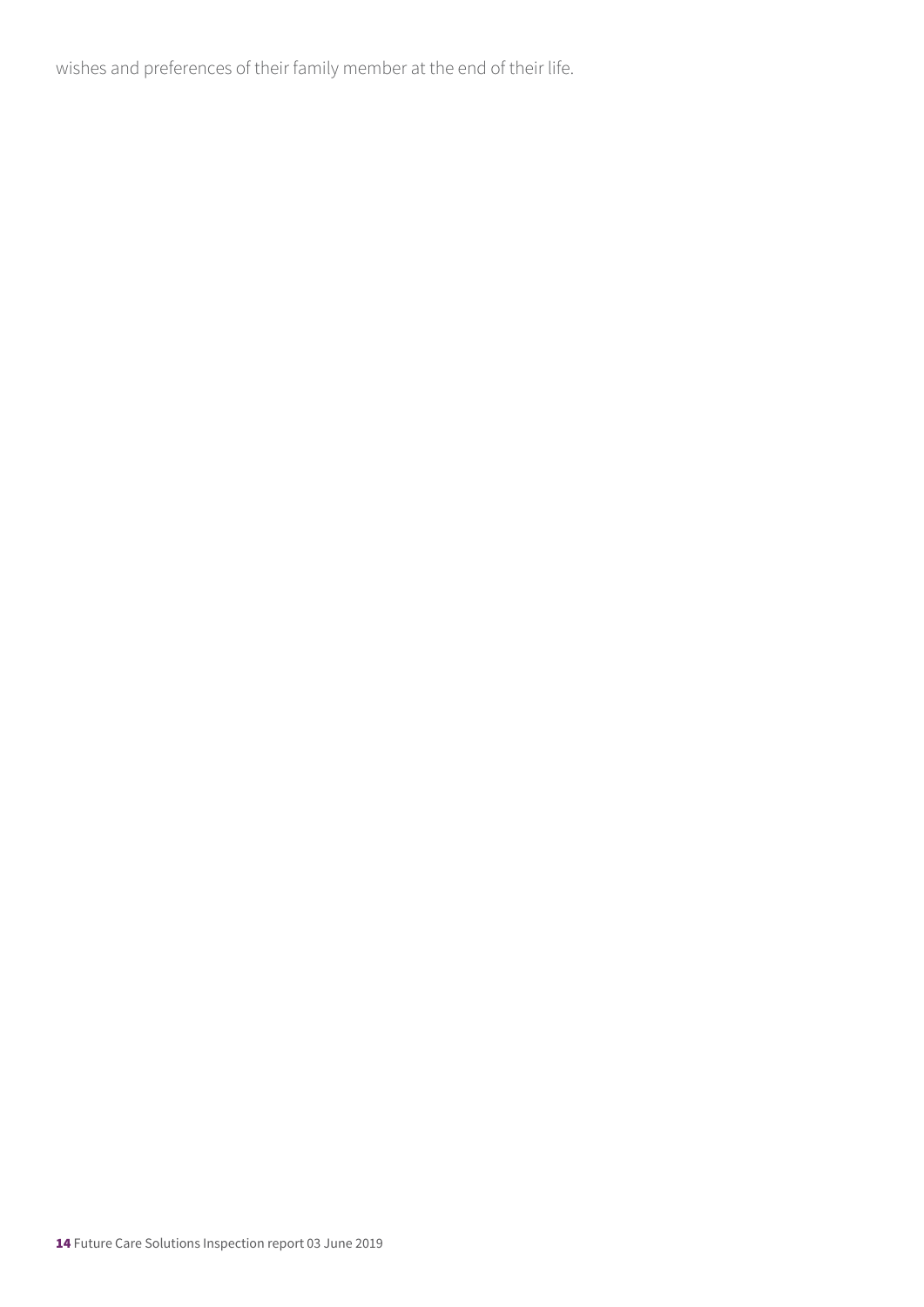#### Is the service well-led?

### Our findings

Well-Led – this means we looked for evidence that service leadership, management and governance assured high-quality, person-centred care; supported learning and innovation; and promoted an open, fair culture

Outstanding: **Service leadership was exceptional and distinctive.** Leaders and the service culture they created drove and improved high-quality, person-centred care.

Planning and promoting person-centred, high-quality care and support with openness; and how the provider understands and acts on their duty of candour responsibility

- People spoke extremely highly of the overall management of the service and the exceptional leadership arrangements that had resulted in the high-quality and distinctive service people received.
- One person told us in response to a support need they had, "The [registered] manager turned up on my doorstep. I'd expected an email or phone call in response to mine but she came around instead. She had swapped with a carer so she could come and listen to what was going on for me. I was very impressed." Another person said, "Having dealt with other agencies, it's the quality of people coming to the door. There is a high level of attention to detail and a high number of carers who go out of their way. It's top down leading. With other companies, it's just come and do things as quickly as possible. With this agency they go out of their way." A third person commented, "They are helpful and all nice. It's the best I've come across, we've had four agencies and this is the best."
- People's relatives were complimentary about the high-quality, well run/ led service their family member received and told us people were at the heart of the service. One relative told us, "They are very professional and very approachable. They always listen and do what they can. 'There was a mix up a while ago and they weren't paid for six months from the [funding authority] yet they continued to care for [person] and they never gave up on them."
- All staff spoke incredibly highly of service managers. For example, one member of staff said that managers were, "Excellent", and another said, "Can't speak more highly of them, [they are] really proactive and make changes immediately if we raise anything.
- It was clear throughout the inspection that the registered manager, director and staff that worked at the service were passionate about delivering good quality care.
- Staff understood their role and what was expected of them. They were happy in their work, were motivated and had confidence in the way the service was managed. Without exception, all the staff we spoke with described being proud of where they worked.
- All staff described an open and fair culture at the service. They told us they felt free to raise concerns should they have had any, and that the directors had an 'open-door' policy.
- Staff told us that senior carer meetings happened monthly and carer meetings quarterly which they attended dependent on their job role. Staff explained that they were always asked their opinion in relation to whether service improvements could be made and how.

Managers and staff being clear about their roles, and understanding quality performance, risks and regulatory requirements

● The providers had a passion for high quality care and an aspiration to continuously drive improvements in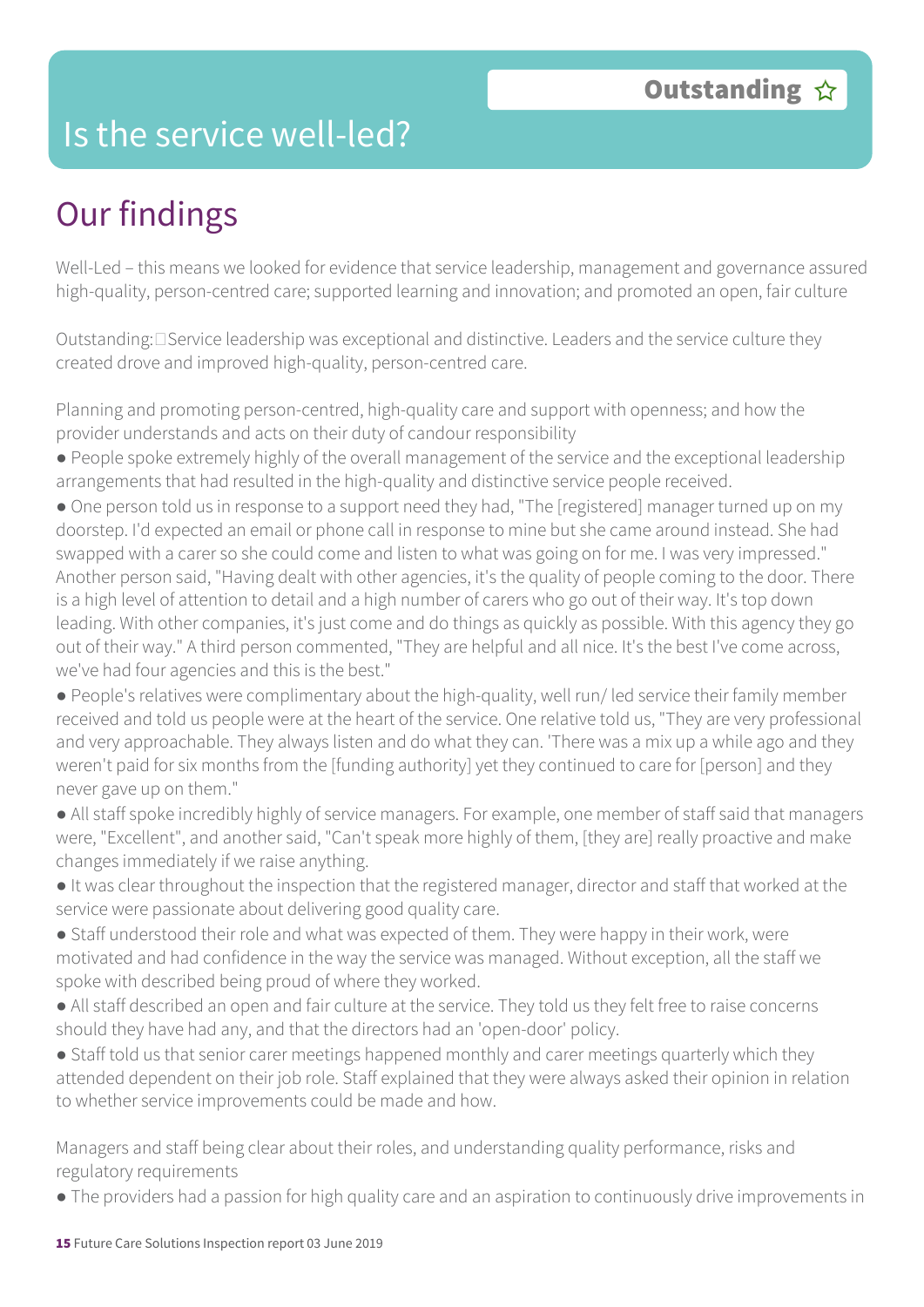the service for the benefit of people. They told us, "We set up Future Care Solutions because we believed we could improve care at home services locally. Our experiences were that they were disjointed. Our aim as an organisation is 'keeping people at home' and we stick by that."

• The staff team were very passionate about ensuring the people they supported received the highest quality care. Each staff member knew their responsibilities and there were clear lines of accountability across the service. One member of staff told us, "You should meet our [people], they are really lovely. It doesn't feel like going out to work, I wouldn't give it up for anything."

Engaging and involving people using the service, the public and staff, fully considering their equality characteristics

● People's views about the quality of the service they received were highly important to the provider.

● The provider sought to engage and involve staff. Records showed that monthly emails in newsletter format were distributed via email to all staff to share service updates and also evidence based information. For example; recent emails had contained information about nutrition and hydration and the five principles of the MCA. This system provided staff with effortless learning and supported them to be abreast of the most up to date developments.

● There was consistent and constructive engagement with staff. Drop in sessions were arranged in the areas local to the care staff and where they were working. The provider recognised that for some carers who worked rurally, being able to get to the office was often a challenge. As a result, they had rented a meeting room local to the carers. One of the providers told us, "The care staff know we're at the end of the phone but it's nice to see them face to face."

Continuous learning and improving care

- Highly effective governance systems to scrutinise performance had been fully embedded into the service. The provider continued to assess the quality and safety of the service through a regular programme of audits.
- We saw that recommendations from an external audit undertaken by the provider had led to changes in practice. This included the introduction of a staff handbook and a new whistleblowing policy.
- People and staff were empowered to voice their opinions. Staff gave us examples of lessons learnt from either incidents, complaints or near misses. For example, one member of staff told us how subsequent to a person not liking a term used by the provider and staff, the entire rota for all people had been amended and this phrase had been replaced. Other staff we spoke with told us how they were not to use this term anymore and were aware that a person had found it disrespectful.

● Staff gave us multiple examples where they had escalated potential risk to the providers and how such risk had been managed positively. For example, one member of staff told us that they had recently visited a person who appeared unwell. The member of staff called one of the providers who in partnership with the person liaised immediately with the service user's GP for review.

● Journals and publications were available to staff. The providers kept a 'stand' of literature, care based journals and best practice guidance in the training room at the office.

● There was a strong emphasis on continuous improvement. Staff were encouraged with their personal and professional development. Special events were held such as a nutrition and hydration week which had been held in March 2018. There were plans for another hydration day in May and a fruit day in June 2019. As part of this, the providers sent information to staff and supported them in their own understanding so they could raise awareness with people during their visits. We saw as a result a staff member had learnt more about nutrition and had been supporting a person with their meal preparation in order to improve their general health.

● The provider sought to keep themselves up to date and abreast of developments within social care through their networks and contacts. For example, the provider worked closely with another homecare